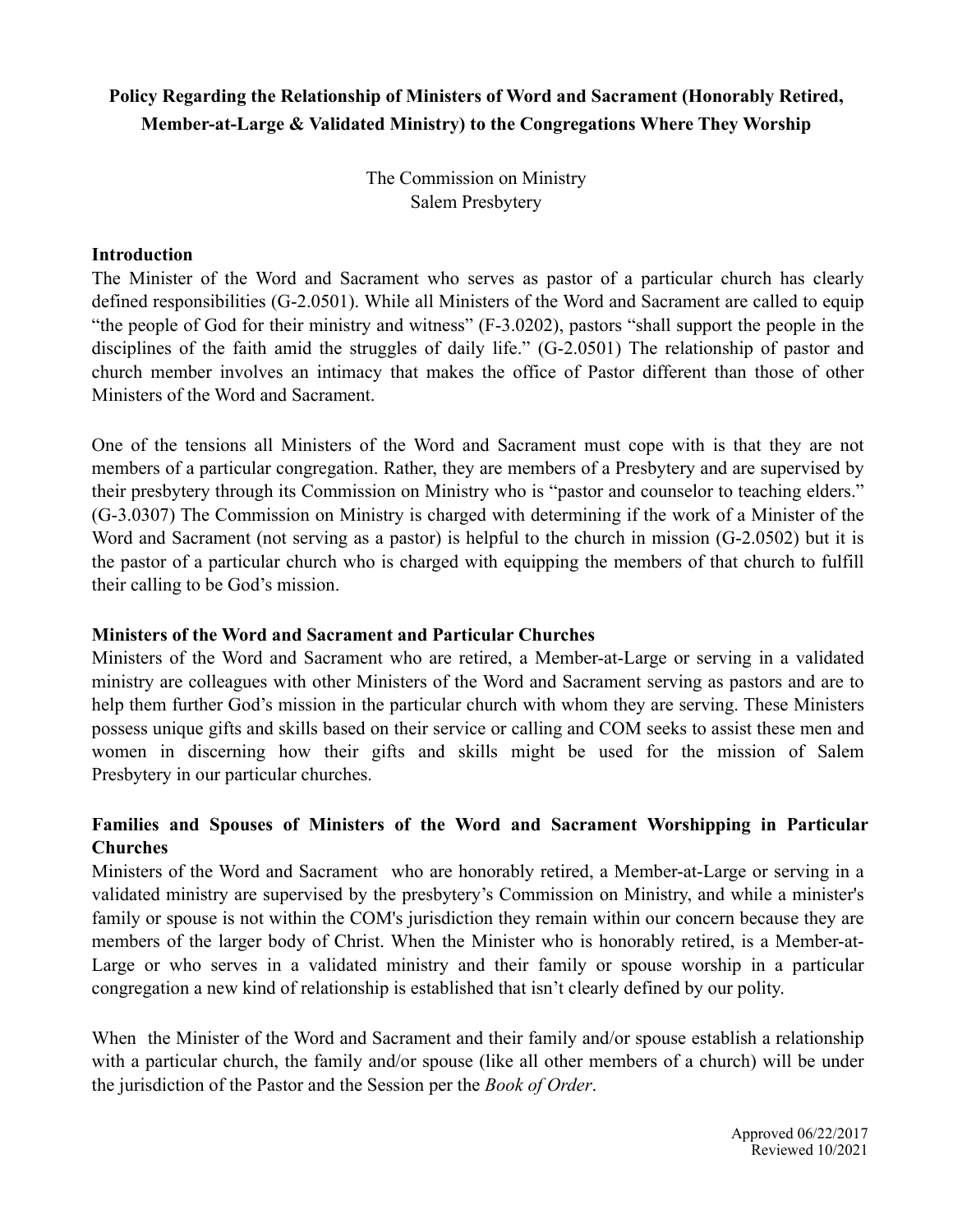## **Purpose of This Policy**

In the hope of loving one another as Christ loves us, the COM institutes a policy of pastoral care toward all Ministers of the Word and Sacrament who are honorably retired, members-at-large or ministers serving in a validated ministry–and their families and/or spouse–when they worship in one of our particular congregations. The policy is intended both to encourage them in their spiritual growth and to assist the Pastor and people of the congregation with whom the Minister and his/her family or spouse will be worshipping in finding appropriate ways the Minister and his/her family or spouse might use their gifts in helping the congregation fulfill God's mission. Salem Presbytery Policies regarding relationship of retired and departing pastors with their former congregations also inform this policy.

## **Ethical Framework**

Our Form of Government does not offer specific guidance when it comes to the relationship of honorably retired ministers, member-at-large ministers or ministers serving in a validated ministry to a particular church–except in the case of the church one served prior to retiring. There is a code of ethics which guides all Ministers of the Word and Sacrament. Life Together in the Community of Faith: Ethical Standards for Ordained Officers in the Presbyterian Church (USA) will be the framework on which this policy's collegiality and accountability practices are based.

## **Collegiality and Accountability Practices**

- 1. The presbytery, through its Commission on Ministry, maintains oversight of the Ministers of the Word and Sacrament under its purview and shall determine if the ministry of each Minister who is honorably retired, a member-at-large, or serving in a validated ministry is helpful to the Church and the presbytery's mission. *(G-2.0502)*
- 2. Yearly reports from all Ministers who are members-at-large or serving in a validated ministry shall be submitted to the COM Task Force on Policy, Compensation, Mediation and Church Officer Development.
- 3. Per the *Book of Order* and the COM *Manual*, all Ministers of the Word and Sacrament who are retired, a member-at-large, or serving in a validated ministry are to be involved in the mission of Salem Presbytery by serving on its committees and attending presbytery meetings and shall actively participate in the life of a congregation.
- 4. Ministers of the Word and Sacrament worshipping in a particular church shall not serve on Session committees, be a member of a group within the church or direct activities of any committee or group except at the invitation of the Pastor, and the Pastor deems advisable, this invitation to serve without remuneration may be detailed in a written covenant with the Pastor (see #5 below). However, if the desired service is to be remunerated, then the Pastor and Teaching Elder shall comply with all of the covenantal requirements (see #5 below.)
- 5. When a Minister of the Word and Sacrament who is honorably retired, a member-at-large or serving in a validated ministry and their family or spouse establish a relationship with a particular church, the Minister and Pastor should make every effort in a timely manner:
	- a. They shall discuss boundaries and appropriate roles for the Minister and his/her family/spouse, and they shall review this policy at this meeting;
	- b. Should the Pastor and the Minister of the Word and Sacrament agree that the Minister